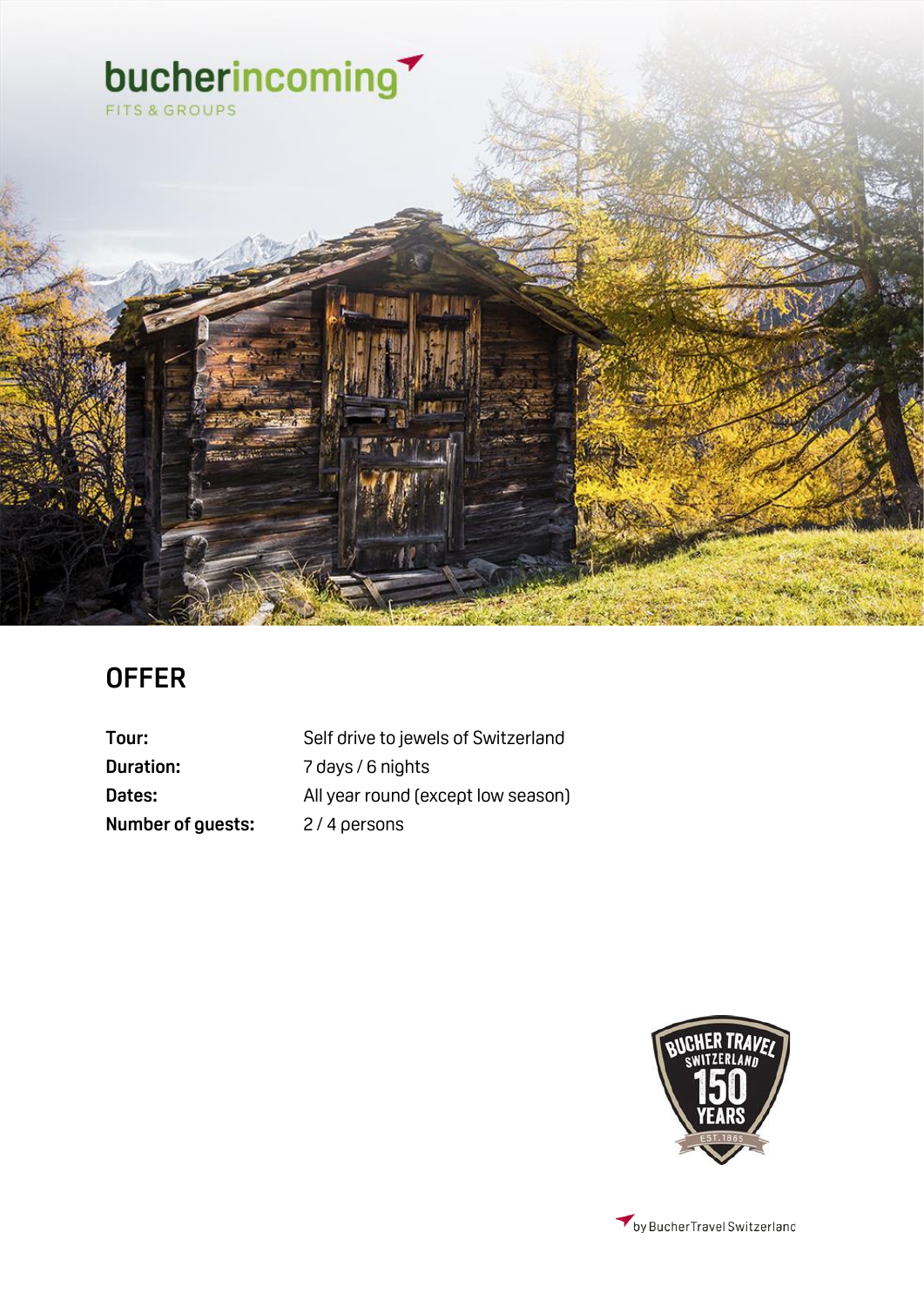**FITS & GROUPS** 

### **Accommodation**

### **Day 1 – 2 – Schangnau – Hotel Kemmeriboden**

Superior double room [www.kemmeriboden.ch](http://www.kemmeriboden.ch/)

### **Day 2 – 3 – Kandersteg – Hotel Ruedihus**

Double room "Landhaus" [www.doldenhorn-ruedihus.ch](http://www.doldenhorn-ruedihus.ch/)

### **Day 3 – 4 – St. Luc – Hotel Bella Tola**

Superior double room [www.bellatola.ch](http://www.bellatola.ch/)

### **Day 4 – 5 – Binn valley – Hotel Baergkristall**

Double room panorama [www.baergkristall.ch](http://www.baergkristall.ch/)

### **Day 5 – 6 – Guarda – Hotel Meissner**

Double room "Piz Nair" [www.hotel-meissner.ch](http://www.hotel-meissner.ch/)

### **Day 6 – 7 – Chur – Romantik Hotel Stern**

Superior double room [www.stern-chur.ch](http://www.stern-chur.ch/)

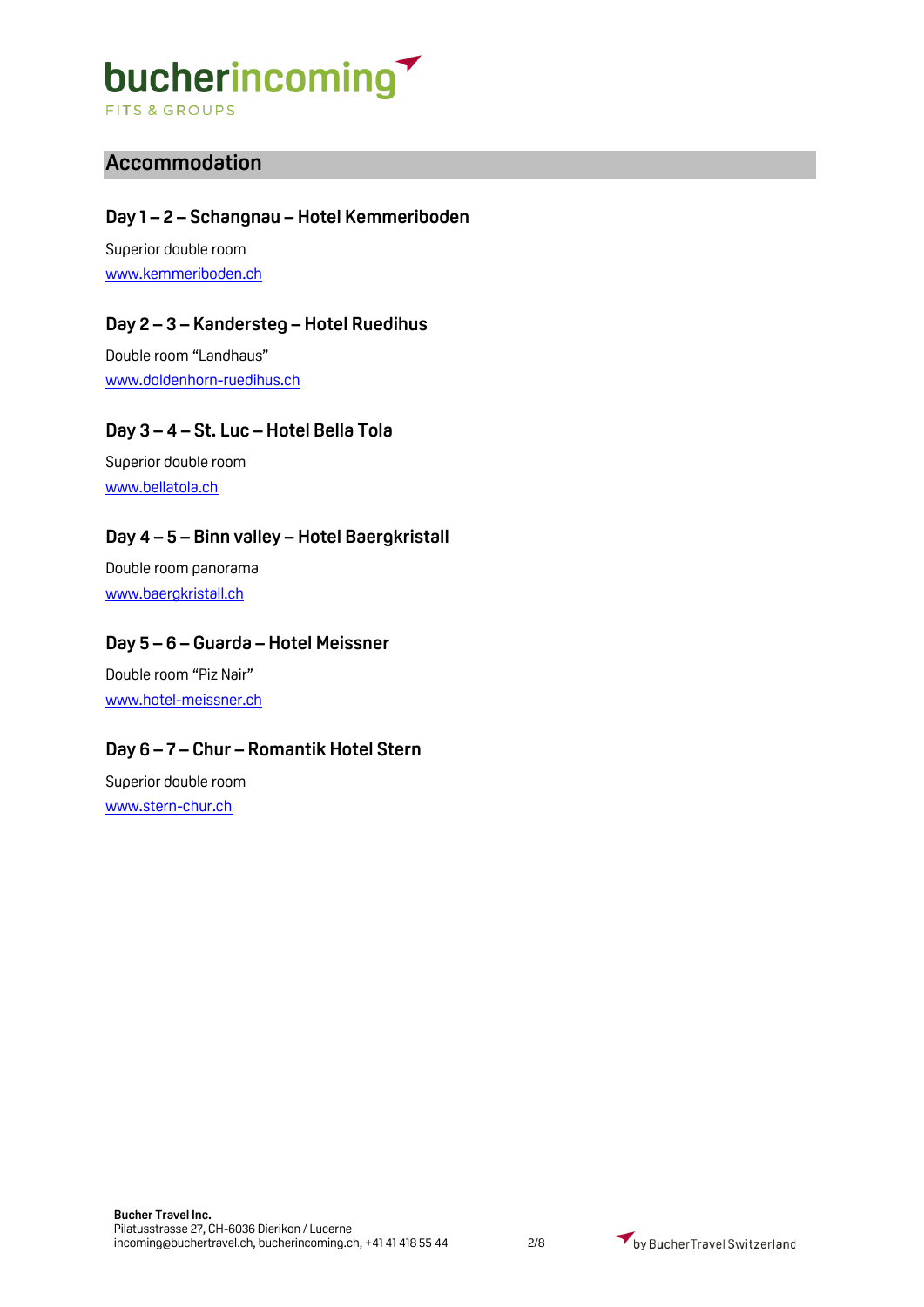**FITS & GROUPS** 

### **Program**

### **Day 1**

Arrival in Switzerland, flight TBA

- Private airport assistant to hand over travel documents and escort to rental car station
- Pick up rental car (own arrangements)
- Drive from Zurich airport to Solothurn (approx. 1 ½ hours)
- Private guide for walking tour of Solothurn (2 hours)
- Drive from Solothurn to Schangnau (approx. 1 1/2 hours)

Enjoy the best-preserved Baroque town in Switzerland with the influence of the French. Everything can be reached by walking: the Cathedral St. Ursen, the first classicism church in Switzerland; the Baroque Jesuit church; the market on Klosterplatz with its wide variety of fruits and vegetables; towers and walls of old fortifications of the town. Solothurn is also known as city of museums: the picture gallery with paintings by Holbein (Madonna); the museum Altes Zeughaus with the second largest collection of weapons in Europe; the Castle museum Blumenstein showing Patrician style of living; the Museum of Nature.

Schangnau is a charming village in the Emmental valley and you will feel home right from the beginning.





Solothurn St. Ursen church and market place Schangnau in the Emmental

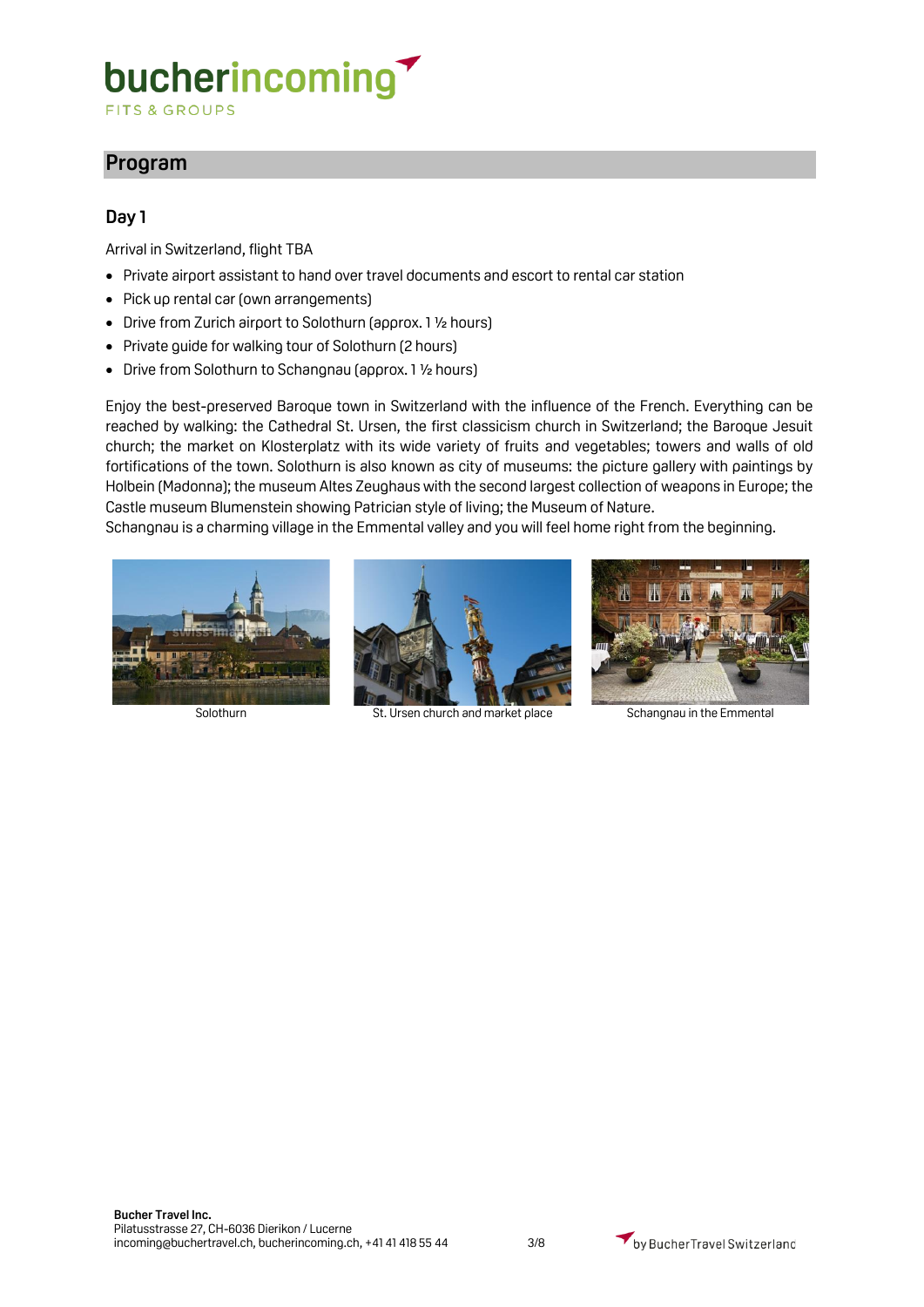**FITS & GROUPS** 

### **Day 2**

Drive from Schangnau to Berne (approx. 1 hour)

- Private guide for walking tour of Berne incl. visit to medieval clock tower (2 1/2 hours)
- Drive from Berne to Kandersteg (approx. 1 hour)

Optional:

• Excursion to Lake Oeschinen above Kandersteg

Berne is the Capital of Switzerland and seat of the Swiss Federal authorities. Dating back to the 12<sup>th</sup> century, it's still the fine old city of by-gone days. Nothing could spoil its charming appearance, those ancient fountains and towers, the sandstone steps which were worn down by past and present generations of walkers, and the famous 4 miles of the arcaded streets with their beautiful and tempting shops – a paradise for shoppers and browsers. The main sights of the city tour are the Houses of Parliament with the huge terrace, the Federal Mint, the Cathedral in baroque style, the Clock Tower, the Town Hall and last but not least, the Bear Park– the bear is the heraldic animal of the city arms.

Kandersteg is located at 1,200 meters in the Bernese Oberland and offers a fantastic view of the Blümlisalp Massif. The peaceful holiday resort with about 1000 inhabitants with all its wooden chalets has maintained its village character and in summer is an absolute hiker's paradise. In winter the emphasis is on Nordic ski sports.





Berne Medieval clock tower Kandersteg



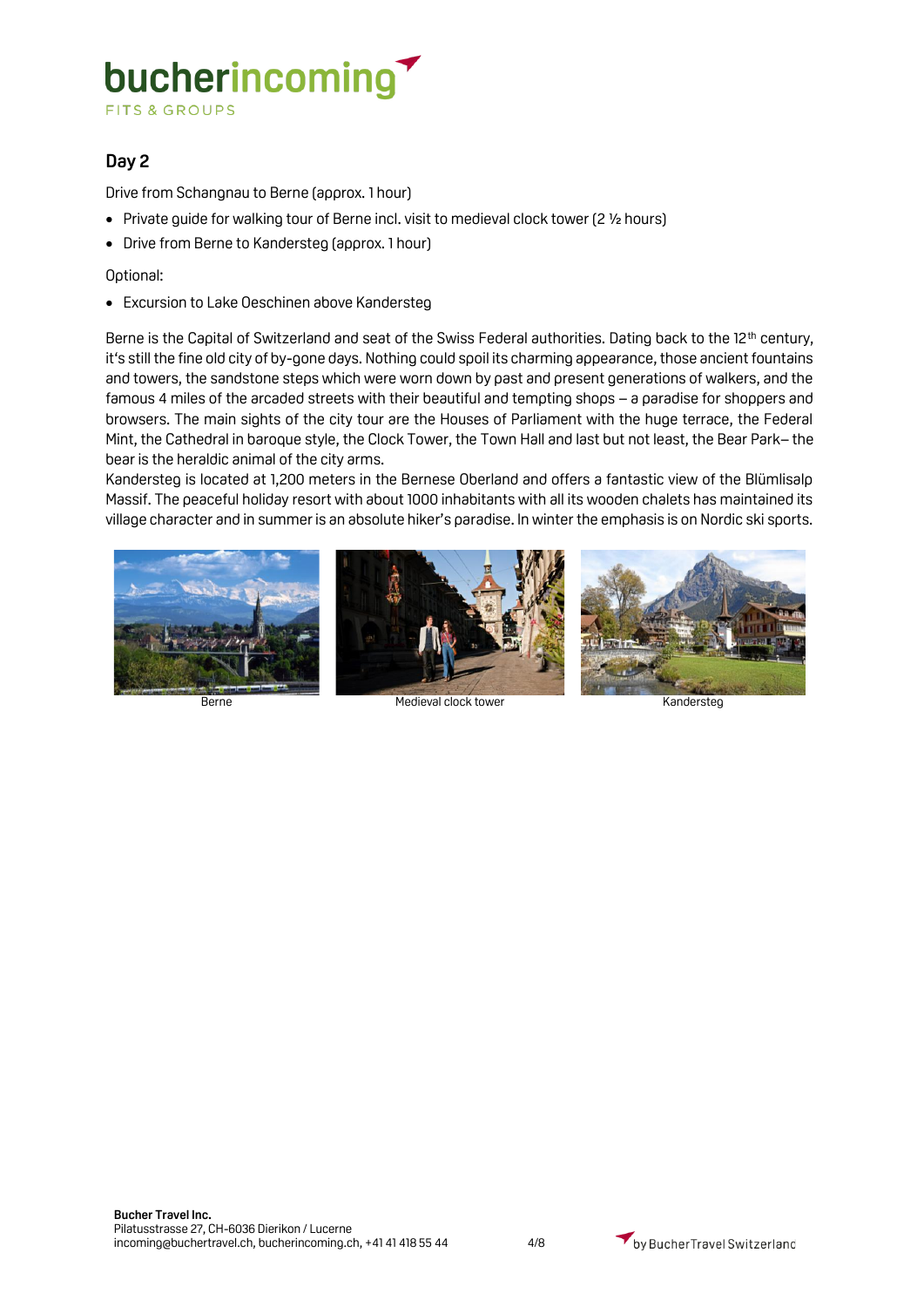### bucherincoming **FITS & GROUPS**

### **Day 3**

Drive from Kandersteg to St. Luc via Lötschberg car train (approx. 2 hours)

St-Luc is situated on the sunny eastern slope of the Val d'Anniviers (Eifischtal) and enjoys a majestic panorama. Spectacular scenery, attractive walking country and the ultra-modern astronomical observatory will keep boredom at bay. It still reflects all the past splendour of the Belle Époque in the Val d'Anniviers. The simple guesthouse, built in 1859 on the northern edge of the village of St. Luc, quickly developed into the Grand Hotel Bella Tola & St-Luc and, in 2001, it was voted the Historical Hotel of the year and received the label "Romantik Hotel".







Region of St. Luc Region of St. Luc Region of St. Luc

### **Day 4**

Drive from St. Luc to Binn valley (approx. 2 hours)

The Binn Valley in Upper Valais is a wild and romantic side valley of Goms. The valley is a paradise for nature lovers and in particular for those in seek of minerals and precious mountain crystals. Hikers, too, discover this remote valley to be a worthwhile destination for an interesting visit.



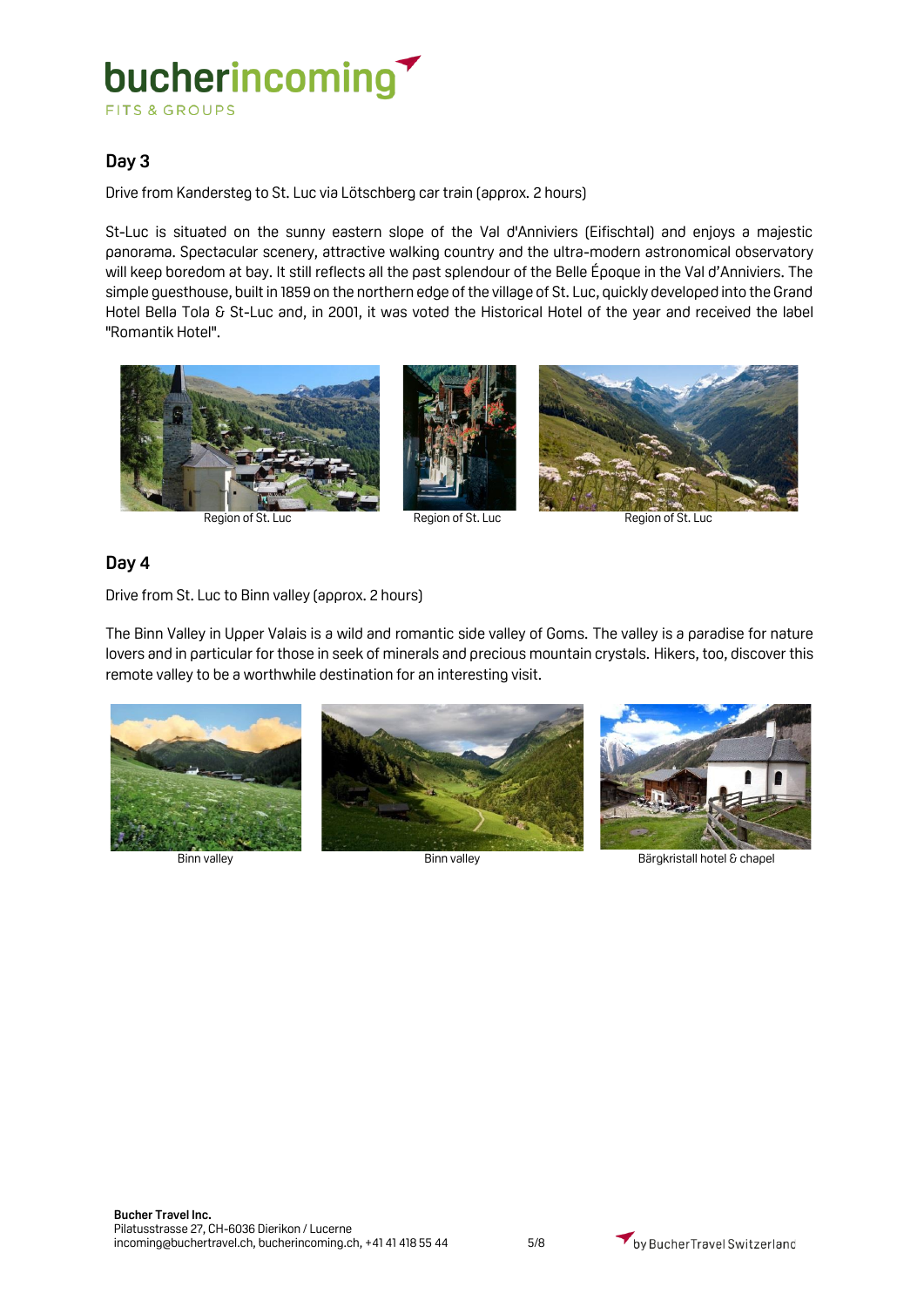### bucherincoming **FITS & GROUPS**

### **Day 5**

Drive from Binn valley to Guarda via Furka pass and Oberalp pass (approx. 4 ½ hours)

The Schellenursli Village, Guarda, is located at 1653 meters in the Lower Engadine on a south-facing sun terrace. Both in summer and winter, well groomed hiking paths lead from the village into the scenic countryside. The houses of the Engadine village have beautifully painted facades from the first half of the 17th century. The GPS-based «Guarda village tour» app is an interactive way to discover the village. 15 selected stations provide more information about the past and present, landscape and nature as well as the arts, crafts and catering on offer in Guarda.





Guarda village **Region of Guarda** 

### **Day 6**

Drive from Guarda to Chur (approx. 1 ¾ hours

• Private guide for walking tour of Chur (2 hours)

Switzerland's oldest city charms visitors with its fine mountain setting, twisting alleys and historic buildings. Numerous boutiques, restaurants, bars, museums and galleries in the largely traffic-free Old Town create a Mediterranean-style atmosphere. Celts, Romans, Ostrogoths, Franks - all ruled Chur, the gateway to important trade routes and alpine passes, at one time or another. What remains today, is its 5000-year history, documented by Early Stone Age and Bronze Age finds anc artifacts from the Roman period, as well as testimonies to more recent history such as the 800-year-old Cathedral near the bishop's residence.





### **Day 7**

Departure Switzerland, flight TBA

- Drive from Chur to Zurich airport (approx. 1 1/2 hours)
- Drop of rental car (own arrangements)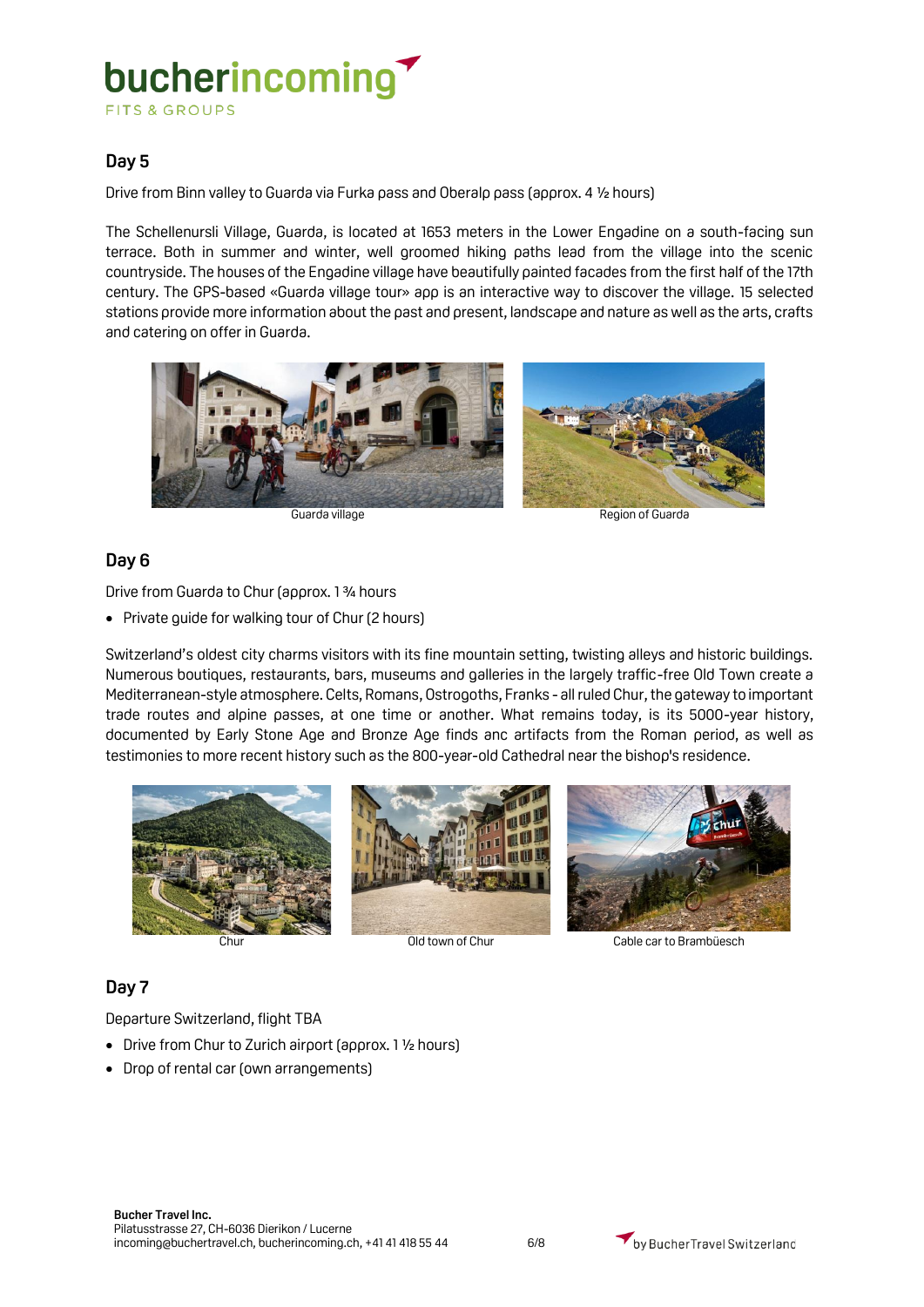**FITS & GROUPS** 

### **Rates**

### **Included in our rate:**

- Accommodation as mentioned above including breakfast, service charge & taxes
- Day 1 Private airport assistant to hand over travel docs and escort to the train
- Day 1 Private guide for walking tour of Solothurn (2 hours)
- Day 2 Private guide for walking tour of Berne incl. visit to medieval clock tower (2 ½ hours)
- Day 4 Half board dinner at Hotel Bärgkristall in Binn valley
- Day 6 Private guide for walking tour of Chur (2 hours)

### **Rate:**

On request